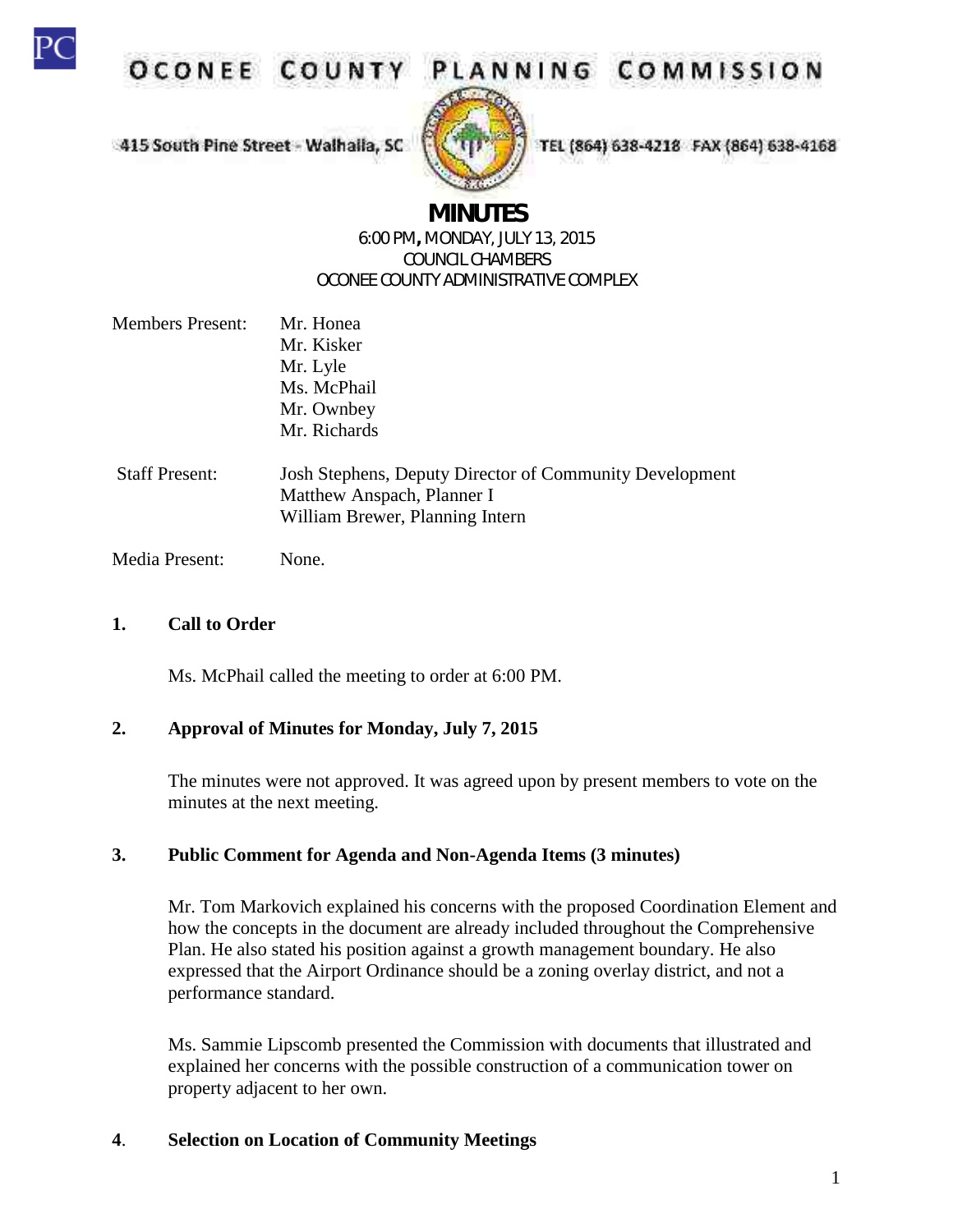Mr. Anspach explained that staff is organizing meeting locations and requested that the Commission suggest their top two locations within each of their district.

The Planning Commission made suggestions regarding meeting locations.

Ms. McPhail requested that the Commission inform staff if there are any conflicts with dates that would be selected for the meetings.

Mr. Richards inquired about notification and publications of the meetings.

Ms. McPhail responded that Mr. Stephens has been working on notification of meetings.

## **5**. **Discussion of Coordination Element for Comprehensive Plan**

Mr. Anspach began the discussion on the proposed Coordination Element by explaining that the draft was preliminary and simply a concept for the Commission to consider including in the Comprehensive Plan.

Mr. Richards stated that the concept was concerning. He stated that there may be too many regulations.

Ms. McPhail stated that she could understand how it may be important to coordinate on investments with certain projects to prevent dual spending.

Mr. Kisker explained that he thought aspects of the Coordination Element were included throughout the Comprehensive Plan. He also stated that he does understand the concept of coordinating investments.

Mr. Anspach explained that the document is a way to provide more detail in how to communicate and coordinate between jurisdictions.

Mr. Richards stated that the document included too much material and could be simplified to a paragraph explaining intent.

Ms. McPhail suggested that members of the Commission submit corrections to the document to staff in one week, by Monday, July 20.

## **6. Presentation on Airport Ordinance**

Mr. Stephens presented on the proposed Airport Ordinance for the Commission to consider.

Mr. Stephens described recent amendments made to Title 55 of State Law. He explained that those changes require the County to notify the State Aeronautics Commission about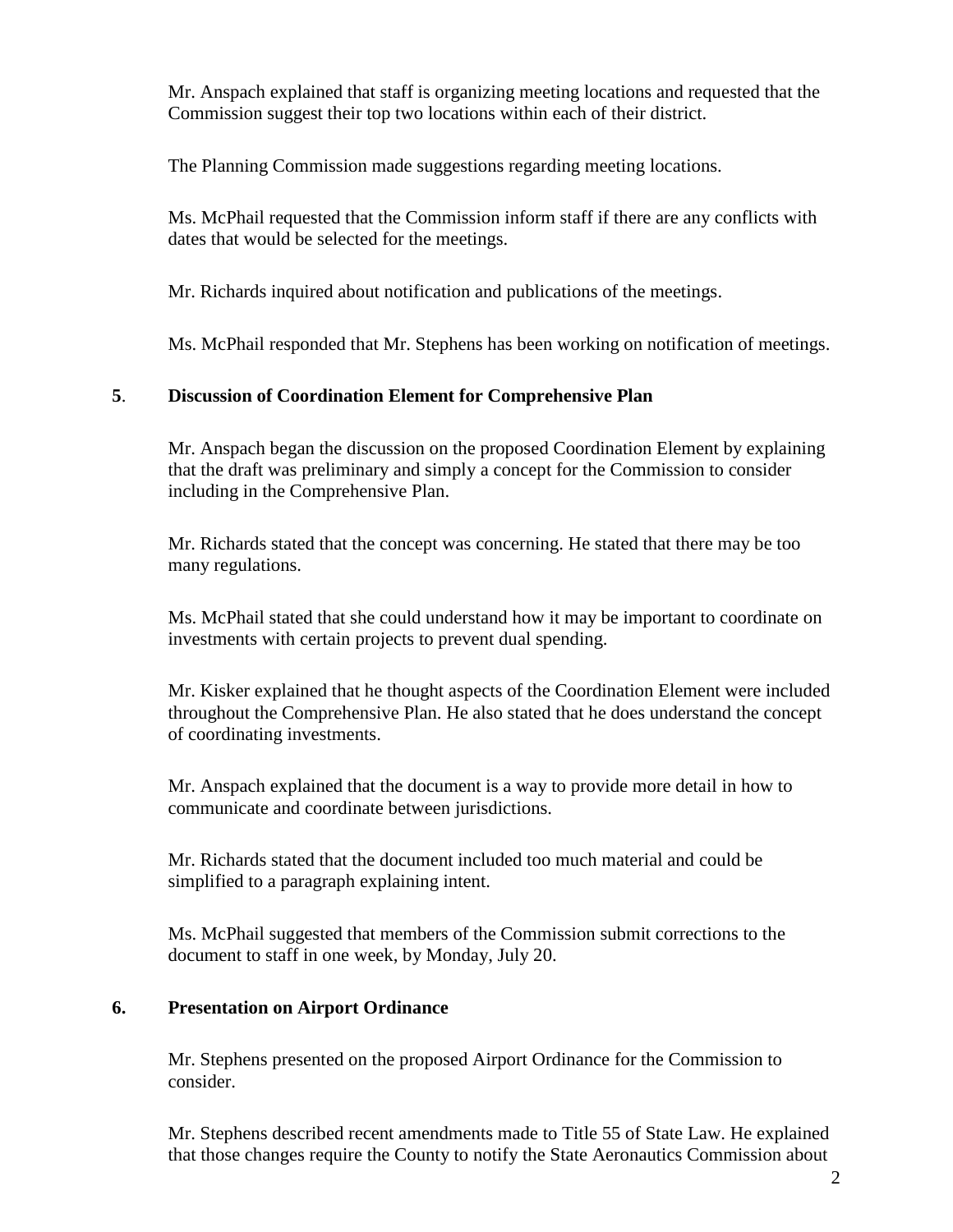projects located in the Airport Notification Zone. Mr. Stephens stated that staff is working with current projects on processing notifications.

He added that it is staff's recommendation that the Planning Commission direct staff to work with the Airport Director, Oconee Aeronautics Commission, and other stakeholders to draft an ordinance regarding airport land use compatibility.

Mr. Honea motioned to direct staff to work with the Airport Director, Oconee Aeronautics Commission, and other stakeholders to draft an ordinance regarding airport land use compatibility.

Mr. Lyle seconded the motion. The motion passed unanimously.

#### **7. Discussion on Wi-Fi Tower Permitting**

Mr. Anspach introduced the proposed amendment to Chapter 32, Article 4 regarding communication towers and, in particular, Wi-Fi towers.

Ms. McPhail inquired if any action must be taken to separate Wi-Fi towers into their own category in the ordinance.

Mr. Stephens explained that no action is needed at this time.

Ms. McPhail stated that the Wi-Fi tower permitting process should be distinct from communication towers

Ms. McPhail inquired about ham radio towers at the request of Council Chairman Wayne McCall.

Mr. Stephens answered all concerns regarding ham radio towers.

The Commission asked staff to draft an amendment to Chapter 32, Article 4 regarding the permitting of Wi-Fi towers.

#### **8. Discussion on Continuing Education for Members**

Mr. Anspach explained that the Commission will be watching American Planning Association conference presentations regarding certain planning issues. He explained that each member will be watching at least three hours of educational presentations after meetings.

Ms. McPhail requested a schedule of times that they could watch the presentations.

Mr. Anspach explained that other times to attend could be available.